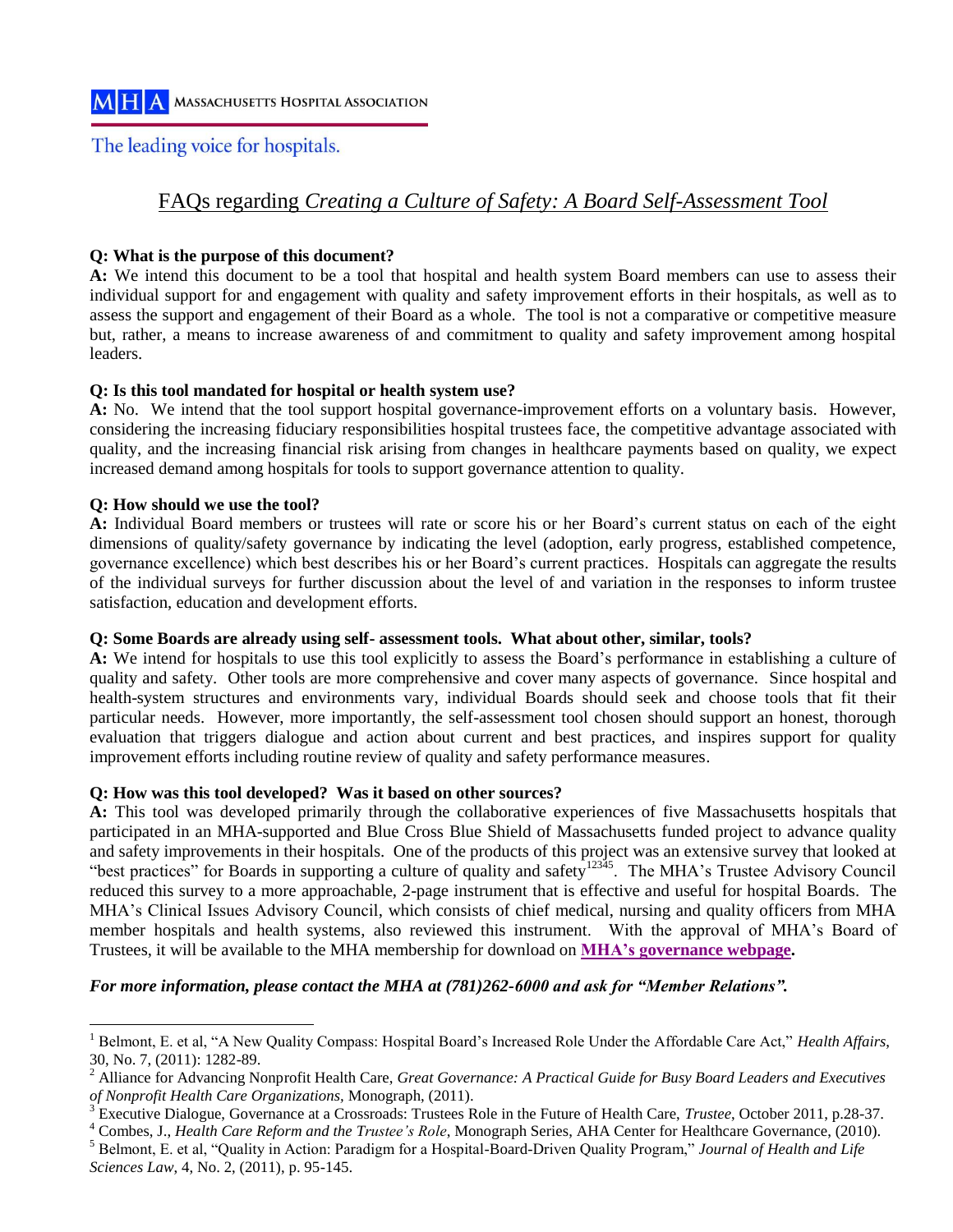### The leading voice for hospitals.

# Creating a Culture of Safety – A Board Self-Assessment Tool

This tool is intended to assist hospital Boards to evaluate their support for quality and safety improvement efforts in their hospitals.

| <b>ADOPTION</b>           | <b>EARLY PROGRESS</b>      | <b>ESTABLISHED</b>        | <b>GOVERNANCE</b>              |
|---------------------------|----------------------------|---------------------------|--------------------------------|
|                           |                            | <b>COMPETENCE</b>         | <b>EXCELLENCE</b>              |
| No Committee or Limited   | <b>Board Committee</b>     | Active Committee with     | <b>Highly active Committee</b> |
| Board time on Quality and | established with clear     | lay trustees now have     | meets monthly,                 |
| Safety                    | responsibility for Quality | good understanding of     | championing improved           |
|                           | and Safety. Focus          | <b>Quality and Safety</b> | Quality and Safety             |
|                           | primarily reactive to      |                           |                                |
|                           | material presented         |                           |                                |

#### **Dimension 1 – Quality of Care Committee**

#### **Dimension 2 – Incorporating Information from Patients and Their Families into Board Discussions**

| <b>ADOPTION</b>           | <b>EARLY PROGRESS</b>     | <b>ESTABLISHED</b>        | <b>GOVERNANCE</b>         |
|---------------------------|---------------------------|---------------------------|---------------------------|
|                           |                           | <b>COMPETENCE</b>         | <b>EXCELLENCE</b>         |
| Patient and Family        | PFAC findings reported to | PFAC findings reported to | Members of PFAC take      |
| <b>Advisory Committee</b> | the Quality of Care       | and discussed by Board    | part in Board discussions |
| (PFAC) exists as required | Subcommittee of the       |                           | of patient and family     |
| by law, but no            | Board                     |                           | issues                    |
| collaboration or          |                           |                           |                           |
| relationship between      |                           |                           |                           |
| PFAC and the Board        |                           |                           |                           |

#### **Dimension 3 – Review, Monitoring and Response**

| <b>ADOPTION</b>       | <b>EARLY PROGRESS</b>     | <b>ESTABLISHED</b>     | <b>GOVERNANCE</b>         |
|-----------------------|---------------------------|------------------------|---------------------------|
|                       |                           | <b>COMPETENCE</b>      | <b>EXCELLENCE</b>         |
| Limited substantive   | Progress against          | In depth, high energy, | Board spends at least 1/3 |
| analysis or debate of | improvement targets is    | timely discussions at  | of meeting time on        |
| Quality and Safety at | discussed and analyzed by | Board on Quality and   | improving Quality and     |
| Board level.          | Board                     | Safety                 | Safety throughout the     |
|                       |                           |                        | organization.             |

### **Dimension 4 –Board Influence on Management**

| <b>ADOPTION</b>       | <b>EARLY PROGRESS</b>    | <b>ESTABLISHED</b>          | <b>GOVERNANCE</b>            |
|-----------------------|--------------------------|-----------------------------|------------------------------|
|                       |                          | <b>COMPETENCE</b>           | <b>EXCELLENCE</b>            |
| Limited Board         | Board reinforces         | Reward systems based on     | Unwavering Board             |
| reinforcement of      | management commitment    | Quality and Safety goals    | commitment reinforces        |
| management commitment | to Quality and Safety.   | extend into multiple levels | management approaches        |
| to Quality and Safety | Senior management        | of the organization.        | to address difficult quality |
| goals.                | bonuses tied partly to   |                             | and safety policy, sourcing  |
|                       | Quality and Safety goals |                             | or people issues             |